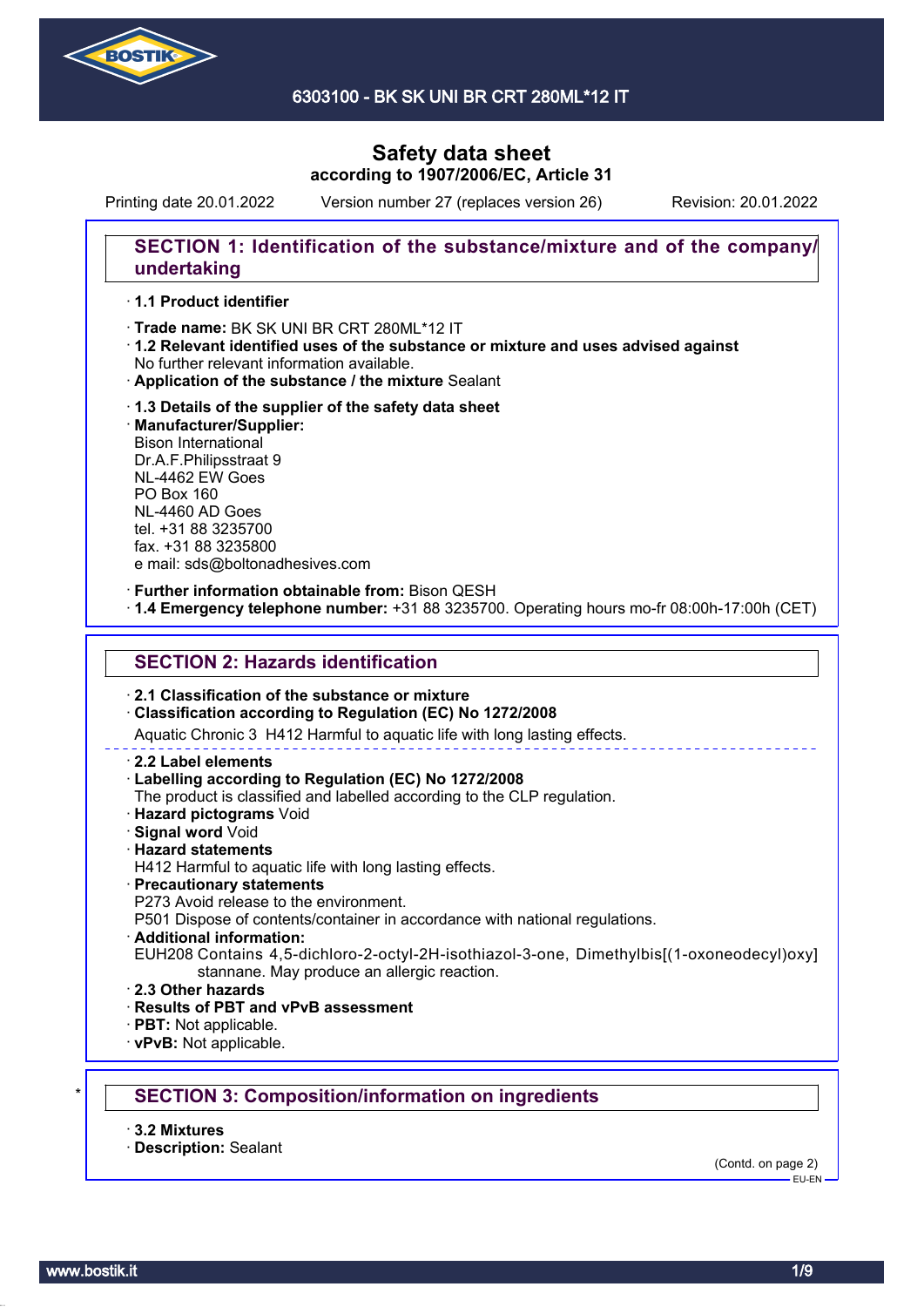

Printing date 20.01.2022 Version number 27 (replaces version 26) Revision: 20.01.2022

Trade name: BK SK UNI BR CRT 280ML\*12 IT

|                                                                                                 |                                                                                                                                                                                                                                                                                                                             | (Contd. of page 1) |
|-------------------------------------------------------------------------------------------------|-----------------------------------------------------------------------------------------------------------------------------------------------------------------------------------------------------------------------------------------------------------------------------------------------------------------------------|--------------------|
| Dangerous components:                                                                           |                                                                                                                                                                                                                                                                                                                             |                    |
| EC number: 932-078-5<br>Reg.nr.: 01-2119552497-29                                               | Hydrocarbons, C13-C23, n-alkanes, isoalkanes,<br>cyclics, $< 0.03\%$ aromatics<br><b>Asp. Tox. 1, H304</b>                                                                                                                                                                                                                  | 25-50%             |
| CAS: 13463-67-7<br>EINECS: 236-675-5<br>Index number: 022-006-00-2<br>Reg.nr.: 01-2119489379-17 | titanium dioxide<br>Carc. 2, H351, EUH212                                                                                                                                                                                                                                                                                   | $≥0.1 - 1%$        |
| CAS: 556-67-2<br>EINECS: 209-136-7<br>Index number: 014-018-00-1<br>Reg.nr.: 01-2119529238-36   | octamethylcyclotetrasiloxane<br><b>Elam.</b> Liq. 3, H226; <b>Bridge Repr. 2, H361f</b> ;<br>Aquatic Chronic 1, $H\overline{4}10$ (M=10)<br>PBT: vPvB                                                                                                                                                                       | $≥0.025 < 0.25\%$  |
| CAS: 64359-81-5<br>EINECS: 264-843-8<br>Index number: 613-335-00-8<br>Reg.nr.: 01-2119822700-58 | 4,5-dichloro-2-octyl-2H-isothiazol-3-one<br>Skin Corr. 1B, H314; Aquatic Acute 1, H400;<br>Acute Tox. 4, H302; Skin Sens. 1, H317; STOT<br>SE 3, H335<br>Specific concentration limits:<br>Skin Sens. 1; H317: C ≥ 0.03 %<br>Skin Sens. 1A; H317: 0.03 % $\leq C$ < 0.03 %<br>Skin Sens. 1B; H317: 0.03 % $\leq C$ < 0.03 % | $< 0.03\%$         |
| CAS: 68928-76-7<br>EINECS: 273-028-6<br>Reg.nr.: 01-2120770324-57                               | Dimethylbis[(1-oxoneodecyl)oxy]stannane<br>$\Diamond$ Acute Tox. 4, H302; Skin Irrit. 2, H315; Skin<br>Sens. 1A, H317; Aquatic Chronic 3, H412                                                                                                                                                                              | $< 0.1\%$          |

· **Additional information:** For the wording of the listed hazard phrases refer to section 16.

## **SECTION 4: First aid measures**

· **4.1 Description of first aid measures**

- · **General information:** No special measures required.
- · **After inhalation:**

Supply fresh air; consult doctor in case of complaints. No special measures required.

- · **After skin contact:** Generally the product does not irritate the skin.
- · **After eye contact:** Rinse opened eye for several minutes under running water.
- After swallowing: If symptoms persist consult doctor.
- · **4.2 Most important symptoms and effects, both acute and delayed** No further relevant information available.
- · **4.3 Indication of any immediate medical attention and special treatment needed** No further relevant information available.

# **SECTION 5: Firefighting measures**

- · **5.1 Extinguishing media**
- · **Suitable extinguishing agents:** Use fire extinguishing methods suitable to surrounding conditions.
- · **5.2 Special hazards arising from the substance or mixture**
- No further relevant information available.

(Contd. on page 3)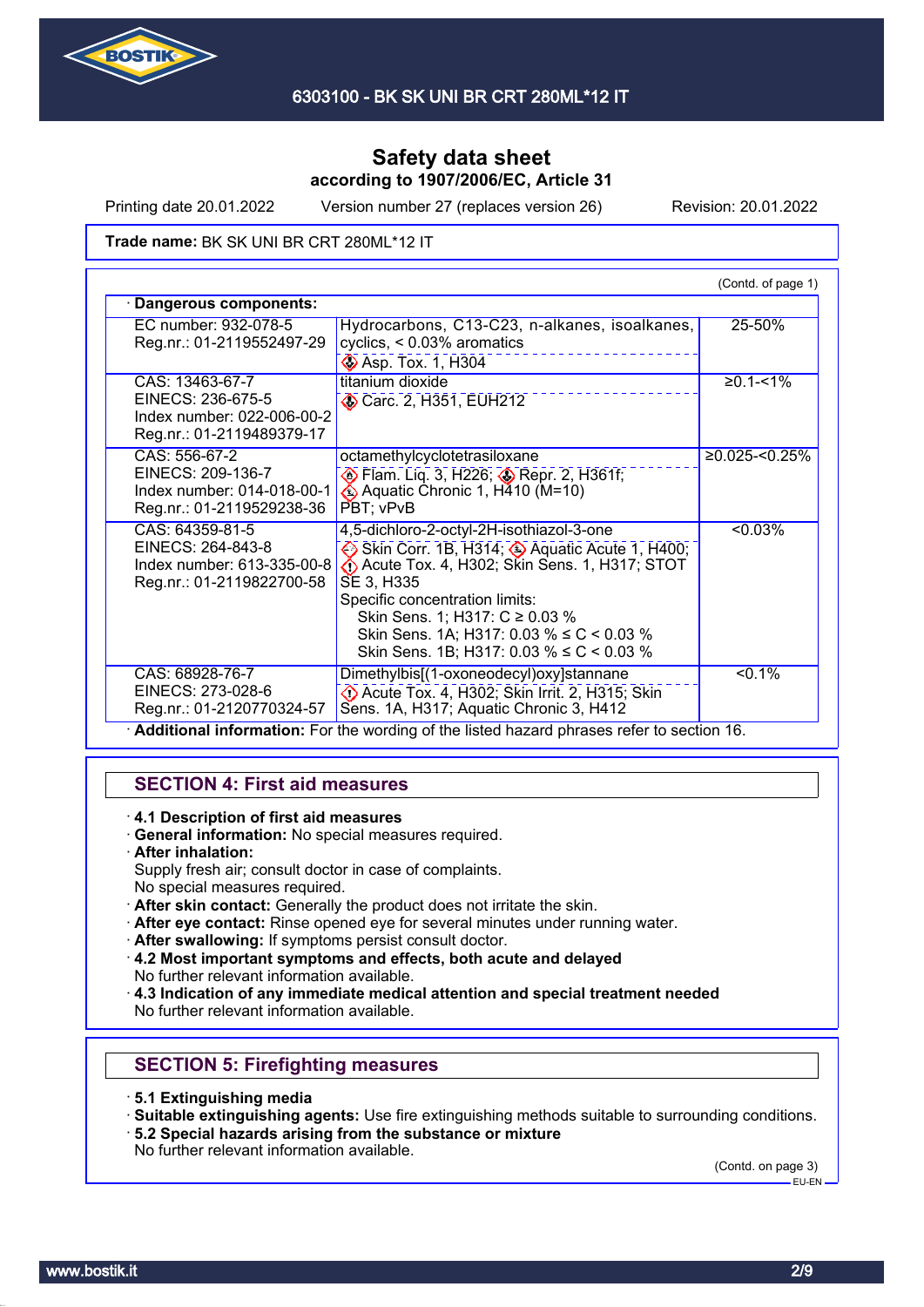

Printing date 20.01.2022 Version number 27 (replaces version 26) Revision: 20.01.2022

(Contd. of page 2)

### Trade name: BK SK UNI BR CRT 280ML\*12 IT

### · **5.3 Advice for firefighters**

· **Protective equipment:** No special measures required.

## **SECTION 6: Accidental release measures**

- · **6.1 Personal precautions, protective equipment and emergency procedures** Not required.
- · **6.2 Environmental precautions:**

Do not allow product to reach sewage system or any water course.

Inform respective authorities in case of seepage into water course or sewage system.

- Do not allow to enter sewers/ surface or ground water.
- · **6.3 Methods and material for containment and cleaning up:**

Send for recovery or disposal in suitable receptacles.

Absorb with liquid-binding material (sand, diatomite, acid binders, universal binders, sawdust).

- · **6.4 Reference to other sections**
- No dangerous substances are released.

See Section 7 for information on safe handling.

- See Section 8 for information on personal protection equipment.
- See Section 13 for disposal information.

## **SECTION 7: Handling and storage**

· **7.1 Precautions for safe handling** No special precautions are necessary if used correctly.

- · **Information about fire and explosion protection:** No special measures required.
- · **7.2 Conditions for safe storage, including any incompatibilities**
- · **Storage:**
- · **Requirements to be met by storerooms and receptacles:** No special requirements.
- · **Information about storage in one common storage facility:** Not required.
- · **Further information about storage conditions:** None.
- · **Storage class:** 12
- · **7.3 Specific end use(s)** No further relevant information available.

## **SECTION 8: Exposure controls/personal protection**

- · **8.1 Control parameters**
- · **Ingredients with limit values that require monitoring at the workplace:**

The product does not contain any relevant quantities of materials with critical values that have to be monitored at the workplace.

- · **Additional information:** The lists valid during the making were used as basis.
- · **8.2 Exposure controls**
- · **Appropriate engineering controls** No further data; see item 7.
- · **Individual protection measures, such as personal protective equipment**
- · **General protective and hygienic measures:**

The usual precautionary measures are to be adhered to when handling chemicals. Wash hands before breaks and at the end of work.

· **Respiratory protection:** Not required.

(Contd. on page 4) EU-EN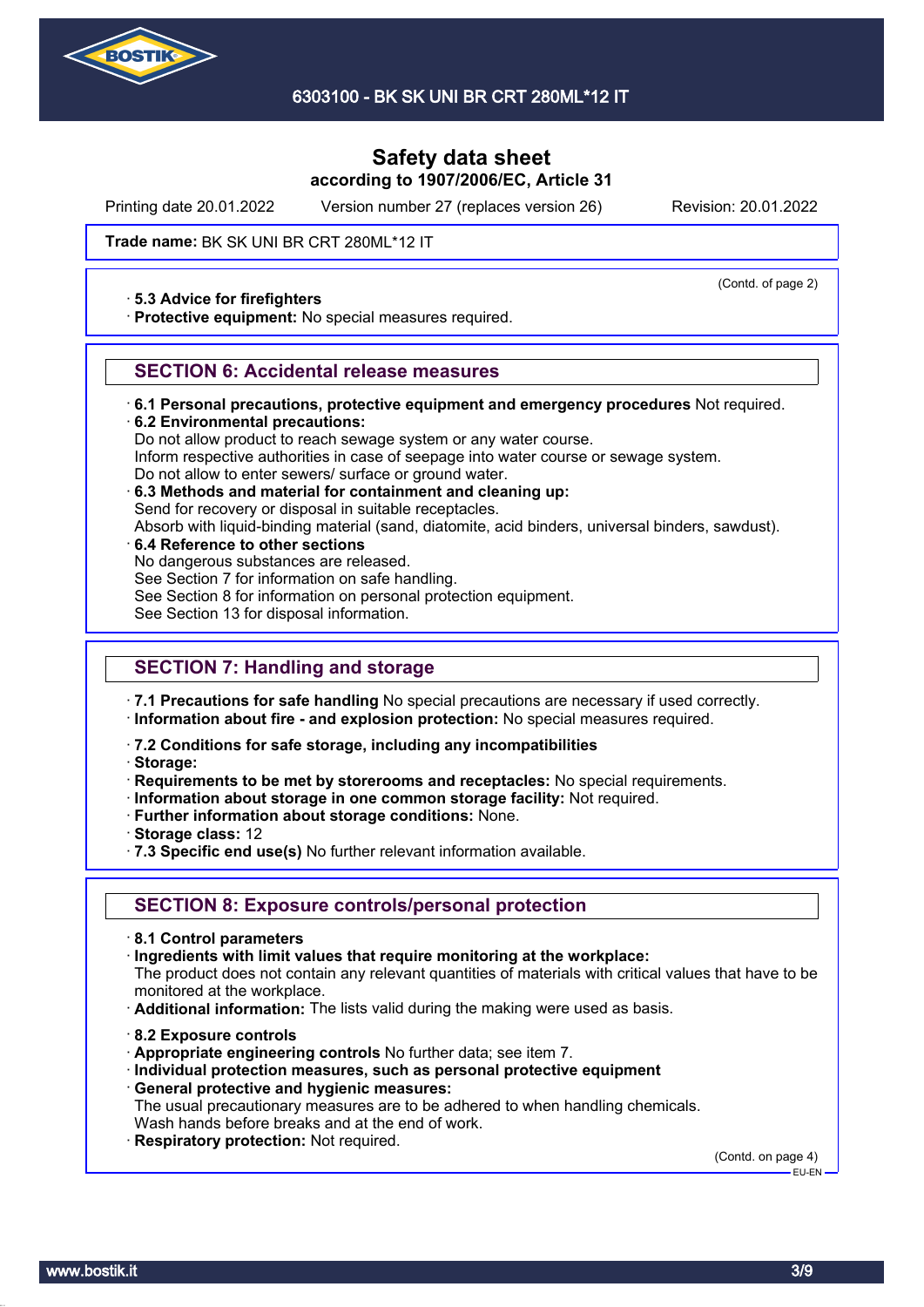

Printing date 20.01.2022 Version number 27 (replaces version 26) Revision: 20.01.2022

(Contd. of page 3)

### Trade name: BK SK UNI BR CRT 280ML\*12 IT

### · **Hand protection**

The glove material has to be impermeable and resistant to the product/ the substance/ the preparation.

Selection of the glove material on consideration of the penetration times, rates of diffusion and the degradation

· **Material of gloves** Recommended thickness of the material: > 0,12 mm Nitrile rubber, NBR

· **Penetration time of glove material** For the mixture of chemicals mentioned below the penetration time has to be at least 10 minutes (Permeation according to EN 374 Part 3: Level 1).

· **Eye/face protection** Goggles recommended during refilling

## **SECTION 9: Physical and chemical properties**

| 9.1 Information on basic physical and chemical properties                       |                                                                                                                                                                          |
|---------------------------------------------------------------------------------|--------------------------------------------------------------------------------------------------------------------------------------------------------------------------|
| <b>General Information</b>                                                      | Fluid                                                                                                                                                                    |
| · Physical state<br>· Colour:                                                   | According to product specification                                                                                                                                       |
| · Odour:                                                                        | Characteristic                                                                                                                                                           |
| · Odour threshold:                                                              | Not determined.                                                                                                                                                          |
|                                                                                 | Undetermined.                                                                                                                                                            |
| · Melting point/freezing point:<br>· Boiling point or initial boiling point and |                                                                                                                                                                          |
| boiling range                                                                   | 2230 °C                                                                                                                                                                  |
| · Flammability                                                                  |                                                                                                                                                                          |
| <b>Lower and upper explosion limit</b>                                          | Not applicable.                                                                                                                                                          |
| · Lower:                                                                        | Not determined.                                                                                                                                                          |
|                                                                                 | Not determined.                                                                                                                                                          |
| · Upper:<br>· Flash point:                                                      | Not applicable.                                                                                                                                                          |
|                                                                                 |                                                                                                                                                                          |
| · Auto-ignition temperature:                                                    | Product is not selfigniting.<br>Not determined.                                                                                                                          |
| · Decomposition temperature:                                                    |                                                                                                                                                                          |
| · pH                                                                            | Not determined.                                                                                                                                                          |
| · Viscosity:                                                                    | Not determined.                                                                                                                                                          |
| <b>Kinematic viscosity</b>                                                      | Not determined.                                                                                                                                                          |
| · Dynamic:<br>· Solubility                                                      |                                                                                                                                                                          |
|                                                                                 | Not miscible or difficult to mix.                                                                                                                                        |
| water:                                                                          |                                                                                                                                                                          |
| · Partition coefficient n-octanol/water (log                                    | Not determined.                                                                                                                                                          |
| value)                                                                          | Not determined.                                                                                                                                                          |
| · Vapour pressure:                                                              |                                                                                                                                                                          |
| · Density and/or relative density                                               |                                                                                                                                                                          |
| · Density at 20 °C:<br>· Relative density                                       | $0.97$ g/cm <sup>3</sup><br>Not determined.                                                                                                                              |
|                                                                                 | Not determined.                                                                                                                                                          |
| · Vapour density                                                                |                                                                                                                                                                          |
| ⋅ 9.2 Other information                                                         | All relevant physical data were determined for the<br>mixture. All non-determined data are not<br>measurable or not relevant for the<br>characterization of the mixture. |
|                                                                                 | (Contd. on page 5)                                                                                                                                                       |
|                                                                                 | - EU-EN ·                                                                                                                                                                |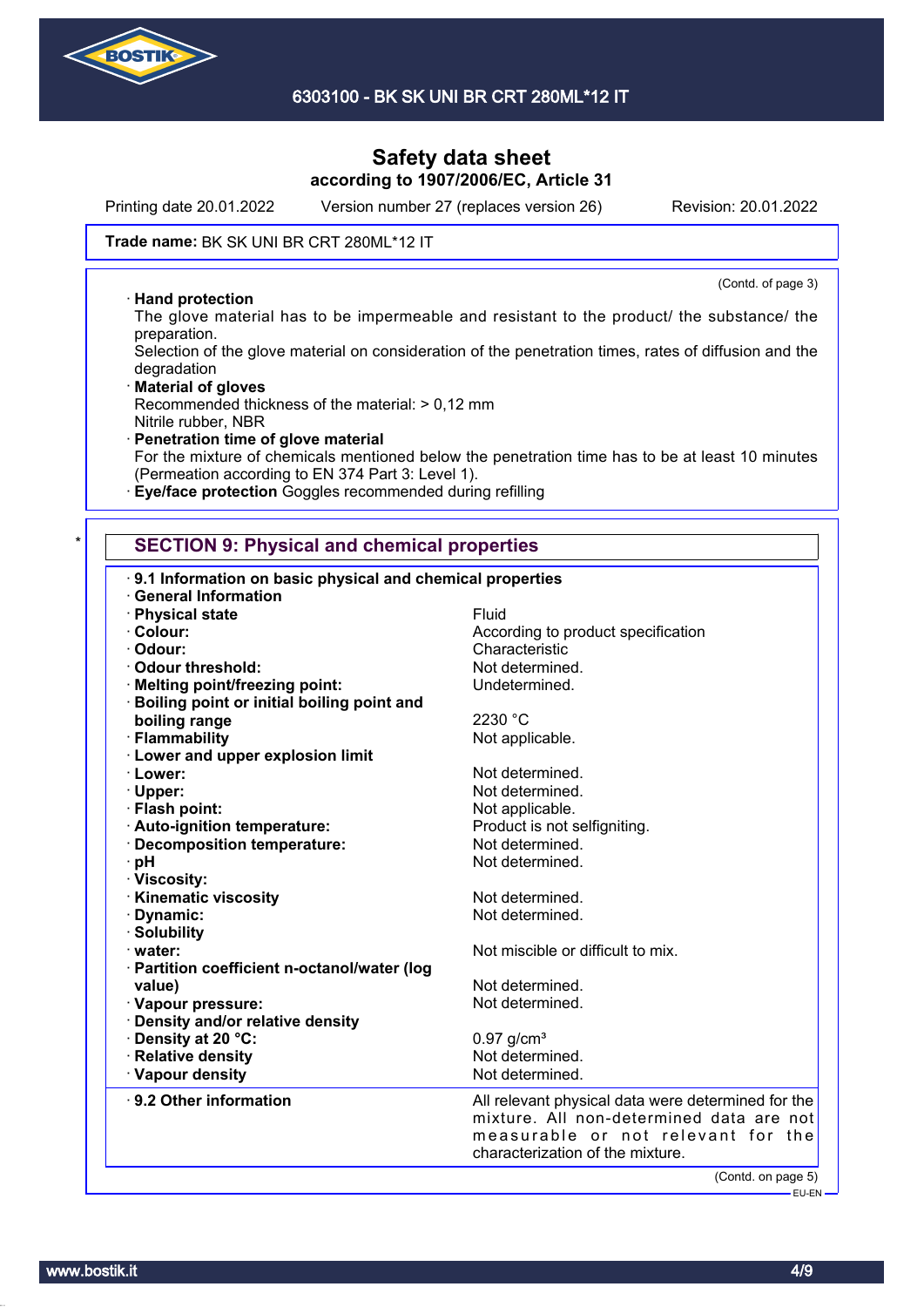

Printing date 20.01.2022 Version number 27 (replaces version 26) Revision: 20.01.2022

#### Trade name: BK SK UNI BR CRT 280ML\*12 IT

|                                                                                  | (Contd. of page 4)                            |
|----------------------------------------------------------------------------------|-----------------------------------------------|
| · Appearance:                                                                    |                                               |
| $\cdot$ Form:                                                                    | Fluid                                         |
| Important information on protection of health<br>and environment, and on safety. |                                               |
| · Ignition temperature:                                                          | $>370$ °C                                     |
| <b>Explosive properties:</b>                                                     | Product does not present an explosion hazard. |
| · Solvent content:                                                               |                                               |
| · Solids content:                                                                | 62.0 %                                        |
| Change in condition                                                              |                                               |
| <b>Evaporation rate</b>                                                          | Not determined.                               |
| Information with regard to physical hazard                                       |                                               |
| classes                                                                          |                                               |
| · Explosives                                                                     | Void                                          |
| · Flammable gases                                                                | Void                                          |
| · Aerosols                                                                       | Void                                          |
| · Oxidising gases                                                                | Void                                          |
| · Gases under pressure                                                           | Void                                          |
| · Flammable liquids                                                              | Void                                          |
| · Flammable solids                                                               | Void                                          |
| · Self-reactive substances and mixtures                                          | Void                                          |
| · Pyrophoric liquids                                                             | Void                                          |
| · Pyrophoric solids                                                              | Void                                          |
| · Self-heating substances and mixtures                                           | Void                                          |
| · Substances and mixtures, which emit                                            |                                               |
| flammable gases in contact with water                                            | Void                                          |
| <b>Oxidising liquids</b>                                                         | Void                                          |
| · Oxidising solids                                                               | Void                                          |
| · Organic peroxides                                                              | Void                                          |
| Corrosive to metals                                                              | Void                                          |
| <b>Desensitised explosives</b>                                                   | Void                                          |

## **SECTION 10: Stability and reactivity**

- · **10.1 Reactivity** No further relevant information available.
- · **10.2 Chemical stability**
- · **Thermal decomposition / conditions to be avoided:**
- No decomposition if used according to specifications.
- · **10.3 Possibility of hazardous reactions** No dangerous reactions known.
- · **10.4 Conditions to avoid** No further relevant information available.
- · **10.5 Incompatible materials:** No further relevant information available.
- · **10.6 Hazardous decomposition products:** No dangerous decomposition products known.

### **SECTION 11: Toxicological information**

· **11.1 Information on hazard classes as defined in Regulation (EC) No 1272/2008**

· **Acute toxicity** Based on available data, the classification criteria are not met.

(Contd. on page 6) EU-EN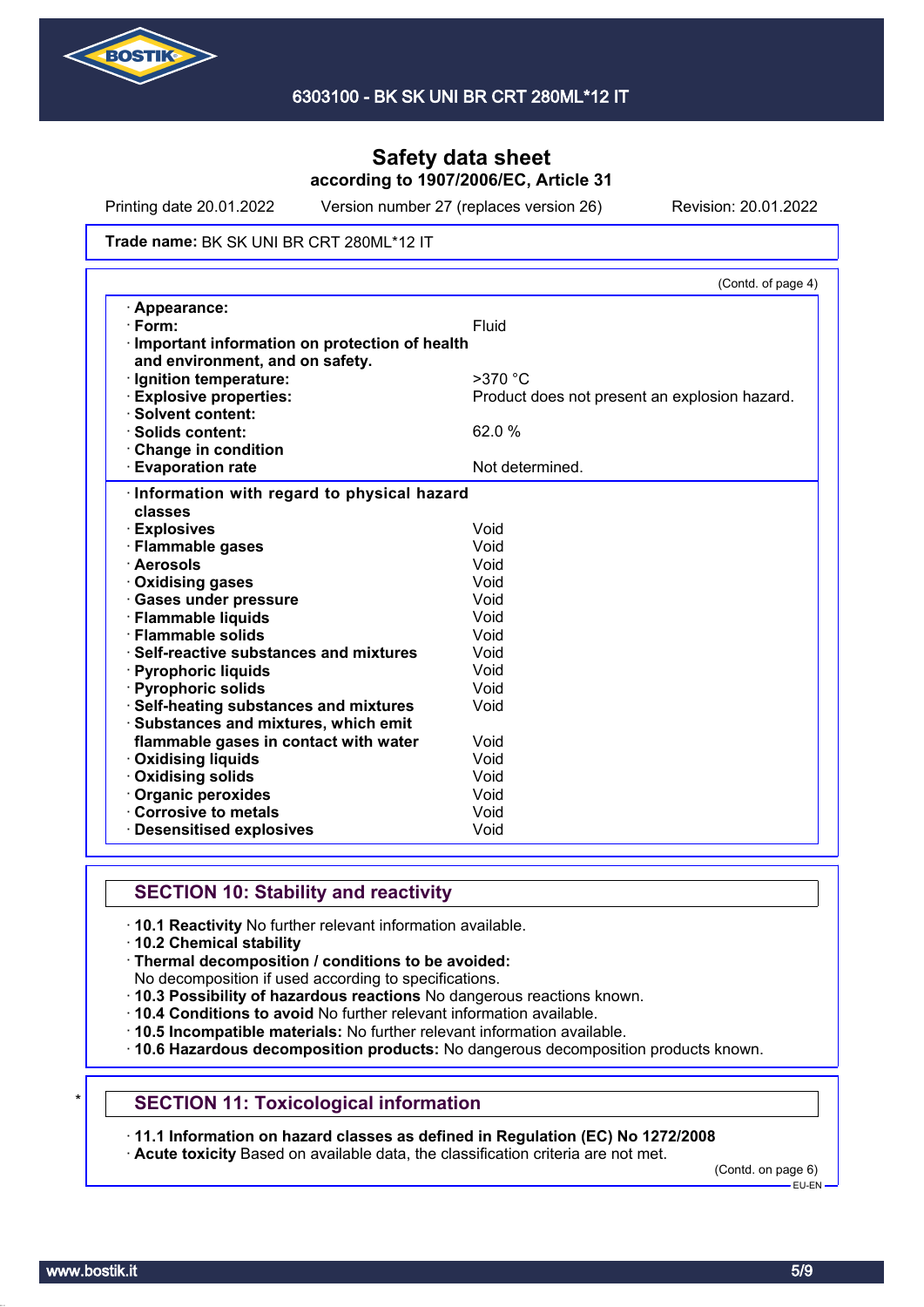

Printing date 20.01.2022 Version number 27 (replaces version 26) Revision: 20.01.2022

### Trade name: BK SK UNI BR CRT 280ML\*12 IT

|                                                    | 13463-67-7 titanium dioxide |                                                                                                                                                                                                                                                                                                                                                                                                                                                                                                                                                                                                                                                                                                                                                                                          |              |
|----------------------------------------------------|-----------------------------|------------------------------------------------------------------------------------------------------------------------------------------------------------------------------------------------------------------------------------------------------------------------------------------------------------------------------------------------------------------------------------------------------------------------------------------------------------------------------------------------------------------------------------------------------------------------------------------------------------------------------------------------------------------------------------------------------------------------------------------------------------------------------------------|--------------|
| Oral                                               | LD50                        | >20000 mg/kg (rat)                                                                                                                                                                                                                                                                                                                                                                                                                                                                                                                                                                                                                                                                                                                                                                       |              |
| Dermal                                             | <b>LD50</b>                 | >10000 mg/kg (rabbit)                                                                                                                                                                                                                                                                                                                                                                                                                                                                                                                                                                                                                                                                                                                                                                    |              |
|                                                    |                             | Inhalative LC50/4 h $>6.82$ mg/l (rat)                                                                                                                                                                                                                                                                                                                                                                                                                                                                                                                                                                                                                                                                                                                                                   |              |
|                                                    |                             | 64359-81-5 4,5-dichloro-2-octyl-2H-isothiazol-3-one                                                                                                                                                                                                                                                                                                                                                                                                                                                                                                                                                                                                                                                                                                                                      |              |
| Oral                                               | <b>LD50</b>                 | 567 mg/kg (ATE)                                                                                                                                                                                                                                                                                                                                                                                                                                                                                                                                                                                                                                                                                                                                                                          |              |
|                                                    |                             | Inhalative LC50/4 h 0.16 mg/l (ATE)                                                                                                                                                                                                                                                                                                                                                                                                                                                                                                                                                                                                                                                                                                                                                      |              |
| Not applicable.<br>· Sensitisation Not applicable. |                             | Based on available data, the classification criteria are not met.<br>Carcinogenicity Based on available data, the classification criteria are not met.<br>· Reproductive toxicity Based on available data, the classification criteria are not met.<br>· STOT-single exposure Based on available data, the classification criteria are not met.<br>STOT-repeated exposure Based on available data, the classification criteria are not met.<br>Aspiration hazard Based on available data, the classification criteria are not met.<br>· Additional toxicological information:<br>· Acute effects (acute toxicity, irritation and corrosivity) Not applicable.<br>· Repeated dose toxicity Not applicable.<br>11.2 Information on other hazards<br><b>Endocrine disrupting properties</b> |              |
|                                                    |                             | 540-97-6 dodecamethylcyclohexasiloxane (D6)                                                                                                                                                                                                                                                                                                                                                                                                                                                                                                                                                                                                                                                                                                                                              | List II      |
|                                                    |                             | 556-67-2 octamethylcyclotetrasiloxane                                                                                                                                                                                                                                                                                                                                                                                                                                                                                                                                                                                                                                                                                                                                                    | List II; III |
|                                                    |                             |                                                                                                                                                                                                                                                                                                                                                                                                                                                                                                                                                                                                                                                                                                                                                                                          |              |

- · **12.2 Persistence and degradability** No further relevant information available.
- · **12.3 Bioaccumulative potential** No further relevant information available.
- · **12.4 Mobility in soil** No further relevant information available.
- · **12.5 Results of PBT and vPvB assessment**
- · **PBT:** Not applicable.
- · **vPvB:** Not applicable.
- · **12.6 Endocrine disrupting properties**
- For information on endocrine disrupting properties see section 11.
- · **12.7 Other adverse effects**
- · **Remark:** Harmful to fish
- · **Additional ecological information:**
- · **General notes:**

Water hazard class 2 (German Regulation) (Self-assessment): hazardous for water Do not allow product to reach ground water, water course or sewage system. Danger to drinking water if even small quantities leak into the ground.

(Contd. on page 7) –<br>EU-EN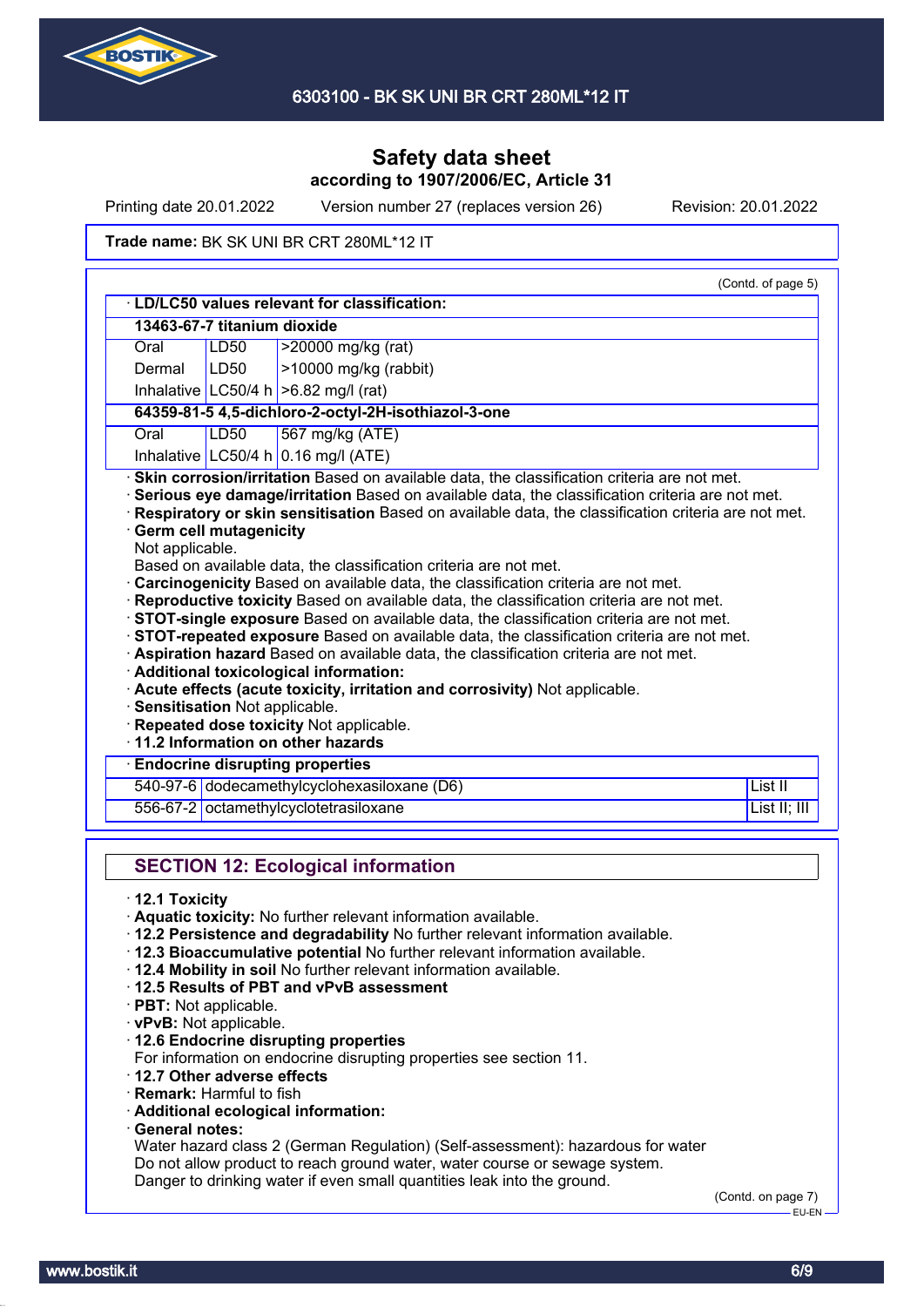

Printing date 20.01.2022 Version number 27 (replaces version 26) Revision: 20.01.2022

### Trade name: BK SK UNI BR CRT 280ML\*12 IT

Harmful to aquatic organisms

(Contd. of page 6)

## **SECTION 13: Disposal considerations**

### · **13.1 Waste treatment methods**

#### · **Recommendation**

Must not be disposed together with household garbage. Do not allow product to reach sewage system.

Disposal must be made according to official regulations.

### · **Uncleaned packaging:**

## · **Recommendation:**

Packagings that may not be cleansed are to be disposed of in the same manner as the product.

| <b>SECTION 14: Transport information</b>                                 |                                                                                                                                                                     |
|--------------------------------------------------------------------------|---------------------------------------------------------------------------------------------------------------------------------------------------------------------|
| 14.1 UN number or ID number<br>· ADR/ADN, IMDG, IATA                     | not regulated                                                                                                                                                       |
| $\cdot$ ADN                                                              | not regulated                                                                                                                                                       |
| 14.2 UN proper shipping name<br>· ADR/ADN, ADN, IMDG, IATA               | not regulated                                                                                                                                                       |
| 14.3 Transport hazard class(es)                                          |                                                                                                                                                                     |
| · ADR/ADN, ADN, IMDG, IATA<br>· Class                                    | not regulated                                                                                                                                                       |
| 14.4 Packing group<br>· ADR/ADN, IMDG, IATA                              | not regulated                                                                                                                                                       |
| ⋅14.5 Environmental hazards:<br>· Marine pollutant:                      | No                                                                                                                                                                  |
| 14.6 Special precautions for user                                        | Not applicable.                                                                                                                                                     |
| · 14.7 Maritime transport in bulk according to<br><b>IMO instruments</b> | Not applicable.                                                                                                                                                     |
| · Transport/Additional information:                                      | Not dangerous according to the above<br>specifications.                                                                                                             |
| · IMDG<br>$\cdot$ Remarks:                                               | Under certain conditions substances in Class 3<br>(flammable liquids) can be classified in<br>packinggroup III.<br>See IMDG, Part 2, Chapter 2.3, Paragraph 2.3.2.2 |
| · UN "Model Requiation":                                                 | not regulated                                                                                                                                                       |

(Contd. on page 8)

EU-EN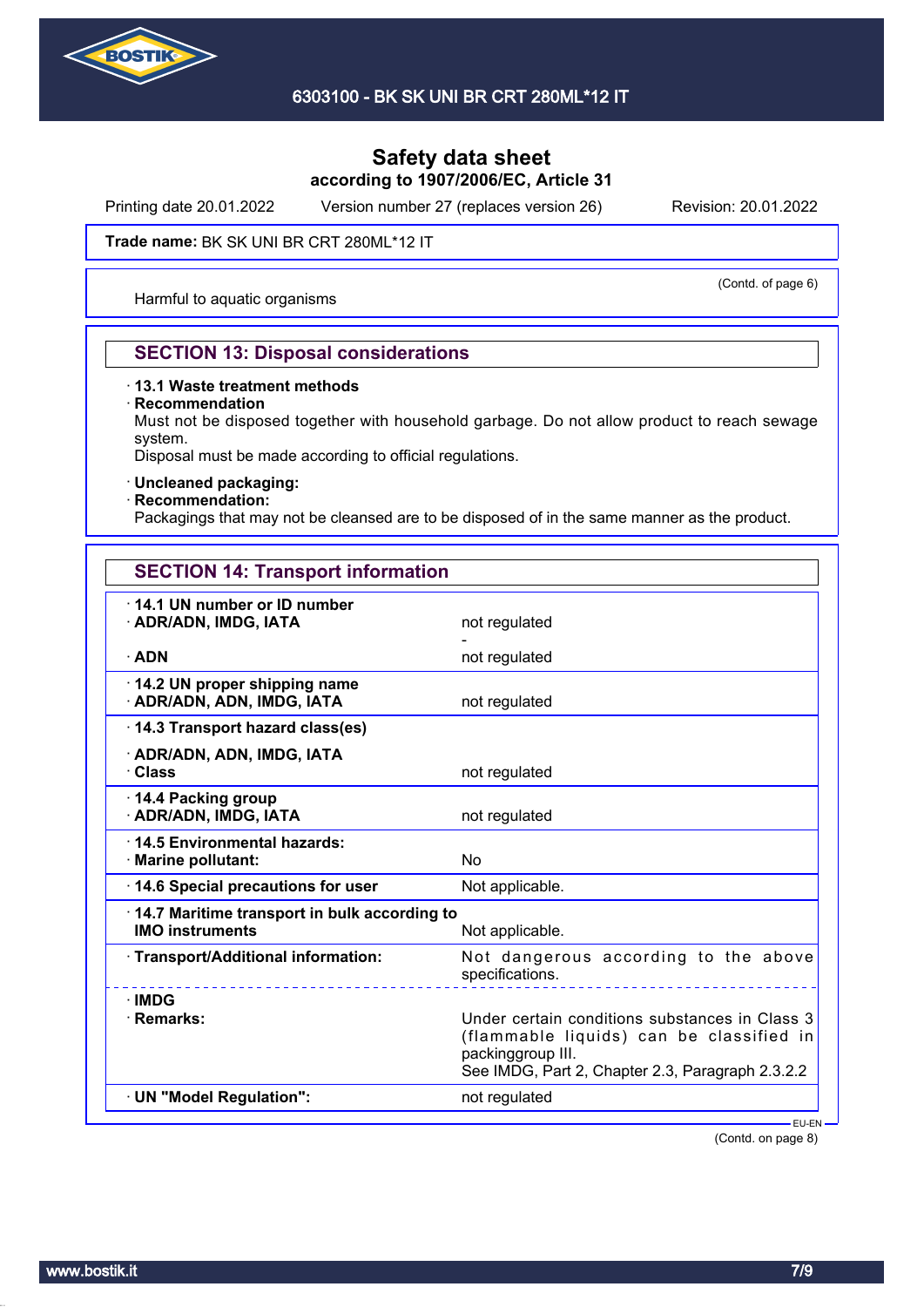

Printing date 20.01.2022 Version number 27 (replaces version 26) Revision: 20.01.2022

### Trade name: BK SK UNI BR CRT 280ML\*12 IT

(Contd. of page 7)

## **SECTION 15: Regulatory information**

- · **15.1 Safety, health and environmental regulations/legislation specific for the substance or mixture**
- · **Directive 2012/18/EU**
- · **Named dangerous substances ANNEX I** None of the ingredients is listed.
- **REGULATION (EC) No 1907/2006 ANNEX XVII** Conditions of restriction: 3, 70
- · **DIRECTIVE 2011/65/EU on the restriction of the use of certain hazardous substances in electrical and electronic equipment – Annex II**
- None of the ingredients is listed.

· **REGULATION (EU) 2019/1148**

· **Annex I - RESTRICTED EXPLOSIVES PRECURSORS (Upper limit value for the purpose of licensing under Article 5(3))**

None of the ingredients is listed.

· **Annex II - REPORTABLE EXPLOSIVES PRECURSORS**

None of the ingredients is listed.

· **Regulation (EC) No 273/2004 on drug precursors**

None of the ingredients is listed.

· **Regulation (EC) No 111/2005 laying down rules for the monitoring of trade between the Community and third countries in drug precursors**

None of the ingredients is listed.

· **15.2 Chemical safety assessment:** A Chemical Safety Assessment has not been carried out.

## **SECTION 16: Other information**

This information is based on our present knowledge. However, this shall not constitute a guarantee for any specific product features and shall not establish a legally valid contractual relationship.

### · **Relevant phrases**

- H226 Flammable liquid and vapour.
- H302 Harmful if swallowed.
- H304 May be fatal if swallowed and enters airways.
- H314 Causes severe skin burns and eye damage.
- H315 Causes skin irritation.
- H317 May cause an allergic skin reaction.
- H335 May cause respiratory irritation.
- H351 Suspected of causing cancer.
- H361f Suspected of damaging fertility.
- H400 Very toxic to aquatic life.
- H410 Very toxic to aquatic life with long lasting effects.
- H412 Harmful to aquatic life with long lasting effects.

EUH212 Warning! Hazardous respirable dust may be formed when used. Do not breathe dust.

(Contd. on page 9) EU-EN